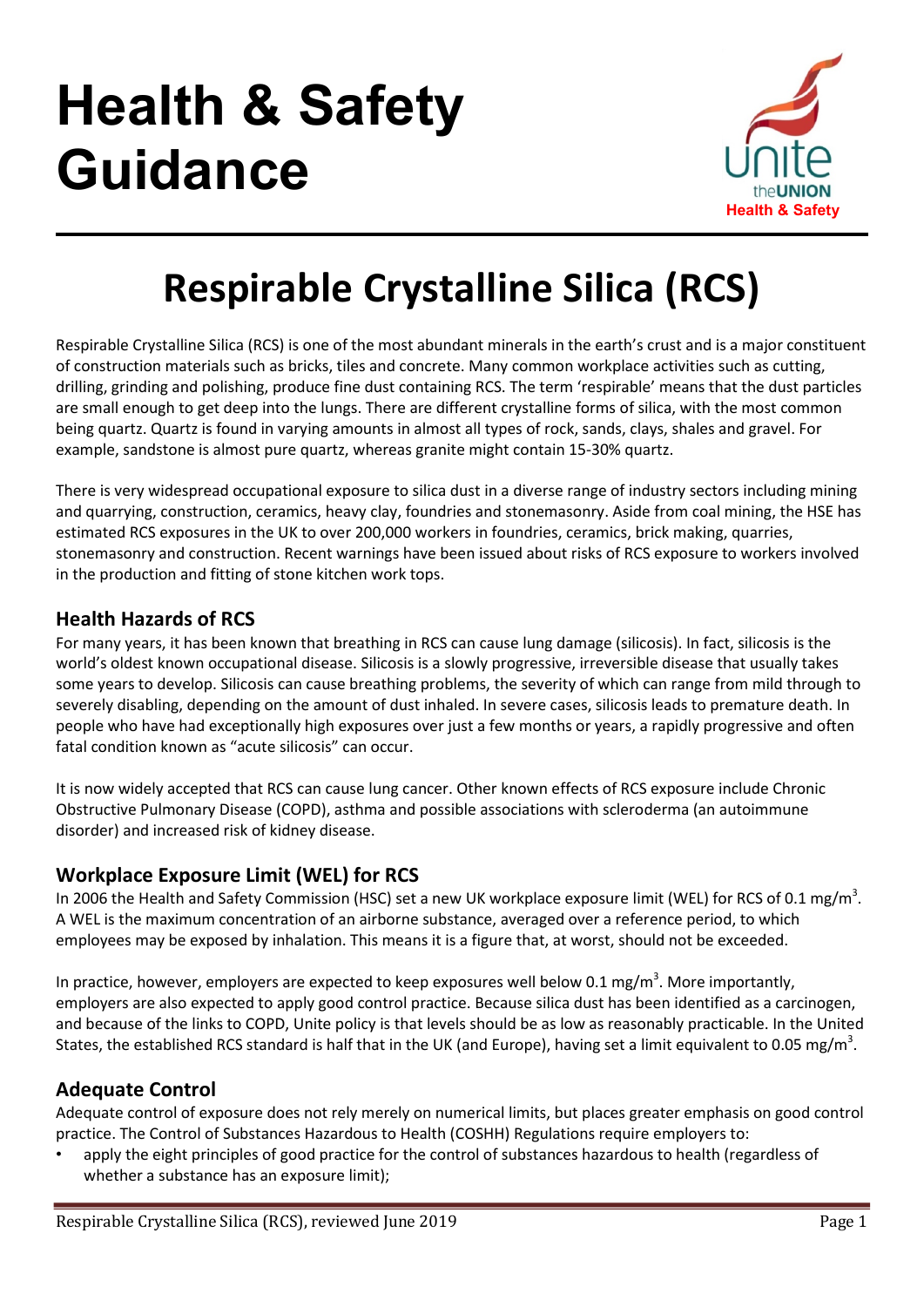- ensure that the Workplace Exposure Limit is not exceeded; and
- ensure that exposure to substances that can cause occupational asthma; cancer; or damage to genes that can be passed from one generation to another; is reduced as low as is reasonably practicable.

# Principles of Good Practice

Employers already have a clear responsibility to manage and minimise the risks from work activities. They must develop suitable and sufficient control measures and ways of maintaining them. They should:

- identify hazards and potentially significant risks
- take action to prevent and control risks
- keep control measures under regular review

# Principles of Good Control

To be effective in the long term, control measures must be practical, workable and sustainable. The principles of good control are now part of the COSHH Regulations – they appear in Schedule 2A, aligned with Reg. 7(7). Employers who do not follow these principles are not properly protecting their employees.

The principles of good control are to:

- design and operate processes and activities to minimise emission, release and spread of substances hazardous to health
- take into account all relevant routes of exposure
- control exposure by measures that are proportionate to the health risk
- choose the most effective and reliable control options which minimise the escape and spread of substances hazardous to health
- provide, in combination with other control measures, suitable personal protective equipment, where adequate control of exposure cannot be achieved by other means
- check and review regularly all elements of control measures for their continuing effectiveness
- inform and train all employees on the hazards and risks from the substances with which they work and the use of control measures developed to minimise the risks
- ensure that the introduction of control measures does not increase the overall risk to health and safety

# HSE COSHH Silica Essentials Control Guidance Sheets

Silica Essentials is part of the COSHH Essentials programme which has been developed to help firms comply with the Control of Substances Hazardous to Health Regulations (COSHH). COSHH requires employers to:

- assess the risks to health from chemicals and decide what controls are needed;
- use those controls and make sure workers use them:
- make sure the controls are working properly:
- inform workers about the risks to their health;
- train workers.

The Health & Safety Executive's COSHH Silica Essentials sheets set out the different approaches employers can use to limit silica dust levels and control exposure. They also suggest how often tasks should be carried out such as testing, cleaning and maintaining protective equipment in different industry sectors and processes. In general, employers have to continue to follow principles of good practice (as listed above) to control silica. However, the COSHH Silica Essentials sheets offer employers practical guidance on keeping silica exposure within the WEL. Details of the currently available COSHH Silica Essentials Sheets are given below. They are available free of charge from the HSE web site at: http://www.hse.gov.uk/coshh/essentials/direct-advice/silica.htm

Brick and tilemaking

BK0 Advice for managers BK1 Clay milling (pug-mill) BK2 Sand handling and screening BK3 Facing green bricks with sand BK4 Moving green and fired bricks BK5 Manual dehacking and batching BK7 Ventilated vehicle cabs

Ceramics CR0 Advice for managers CR1 Glaze and colour preparation CR2 Casting CR3 Fettling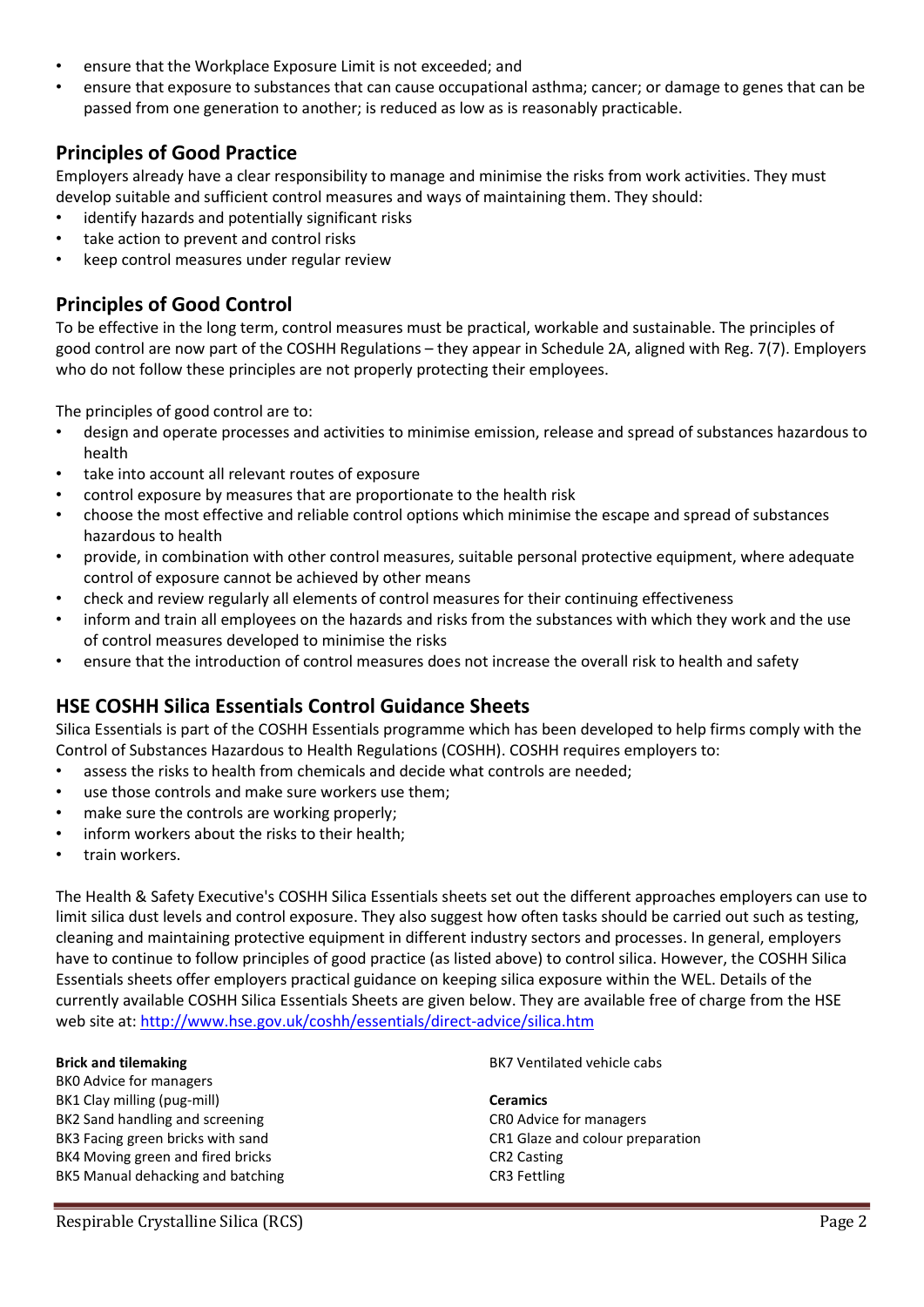CR4 Kiln loading (placing) and unloading CR5 Spraying glazes and colours

#### Construction

CN0 Advice for managers CN1 Concrete scabbling CN2 Chasing with hand-held power tools CN3 Drilling and coring with hand-held rotary power tools CN4 Crushing and screening demolition material CN5 Clearing and removing rubble CN6 Cutting paving and kerbstones with rotary cutters CN7 Abrasive blasting CN8 Tunnelling and shaft sinking

#### Foundries

FD0 Advice for managers FD1 Fume – General ventilation FD2 Molten metal fume - Melting FD3 Molten metal fume – Pouring and casting FD4 Sand plant FD5 Coremaking and shell moulding (small scale) FD6 Knock-out, shakeout, etc FD7 Fettling small castings FD8 Fettling large castings FD9 Abrasive blasting small castings in a cabinet FD10 Gouging FD11 Pattern assembly(investment casting) FD12 Spray coating a large casting(open workshop) FD13 Cleaning dust collectors FD14 Furnace relining

#### Manufacturing

MN0 Advice for managers MN1 Making products that include silica flour MN2 Making products that include mineral powder MN3 Dry-mixing powders containing silica MN4 Small packing operations: Dry products containing silica

#### **Quarries**

QY0 Advice for managers QY1 Rock drilling QY2 Excavating and haulage QY3 Crushing QY4 Drying and cooling QY5 Dry screening QY6 Dry grinding QY7 Jumbo bag filling: 500-1500 kg QY8 Silica flour: Small bag (15-50 kg) filling and transfer

#### Slate

SL0 Advice for managers SL1 Primary sawing SL2 Automated slate sawing SL3 Sawing slate into special sizes and shapes SL4 Manual slate splitting SL5 Dressing slate (edge bevelling)

#### Stonemasons

ST0 Advice for managers ST1 Primary and secondary sawing ST2 Rotary tools: Boring and polishing ST3 Hand-held rotary tools: Cutting and polishing ST4 Hand and pneumatic chiselling

# European-wide Social Dialogue Agreement (SDA) on silica

Unite is part of a European-wide Silica SDA to control silica dust in Aggregates, Cement, Ceramics, Foundry, Glass fibre, Special Glass, Container Glass & Flat Glass, Industrial Minerals, Mineral Wool, Mines, Mortar, Natural Stones and Pre-cast Concrete (the agreement does not cover the construction industry). The Silica SDA covers the entire production and use of crystalline silica and materials/products/raw materials containing crystalline silica.

#### The Silica Agreement aims to:

- protect the health of employees
- minimise exposure to RCS by applying the good practices and
- increase knowledge about potential health effects of RCS and about good practices

#### The principles of the Silica Agreement are:

- Compliance with national and EU law, including national Workplace Exposure Limits
- Application of the agreement and good practices
- Initial risk assessment to identify RCS exposures and application of general prevention principles
- Continued use of crystalline silica, though the risk assessment process will need to consider the possibility of substitution
- Additional obligations
	- **Training**
	- Dust monitoring
	- Health surveillance
	- Cooperation to increase knowledge (R&D)
	- Reduction of failures (continuous improvement)